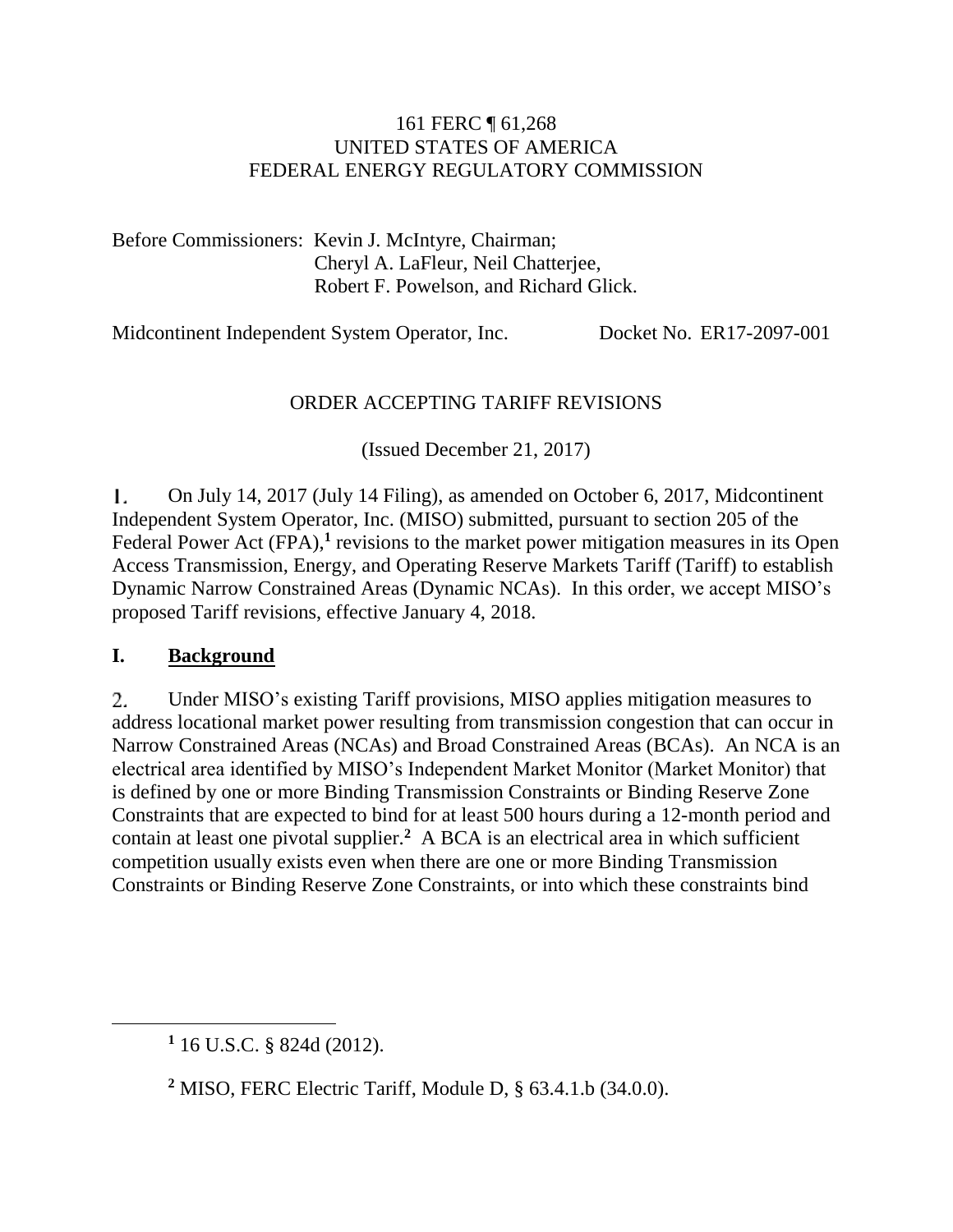infrequently, but within which a transmission or reserve constraint can result in substantial locational market power under certain market or operating conditions.**<sup>3</sup>**

3. In NCAs and BCAs, MISO's Market Monitor applies conduct and impact tests to energy and ancillary services offers to determine whether to apply mitigation measures. A resource offer that fails both the conduct and impact tests may be subject to mitigation measures.<sup>4</sup> Under the conduct test, the Market Monitor identifies economic or physical withholding or uneconomic production by assessing whether any component of a resource's offer differs from its reference level by at least the applicable conduct threshold amount.**<sup>5</sup>** Reference levels are intended to reflect a resource's marginal costs, including legitimate risk and opportunity costs, or justifiable technical characteristics for physical offer parameters, and are determined for each offer parameter pursuant to the MISO tariff.<sup>6</sup> Under the impact test, the Market Monitor applies impact thresholds to assess whether the conduct at issue causes a change in one or more market clearing prices, or day-ahead or real-time Revenue Sufficiency Guarantee payments, by an amount that exceeds the applicable impact threshold. **7**

### **II. July 14 Filing and Deficiency Letter Response**

4. In the July 14 Filing, MISO states that its proposal would allow MISO to implement a third type of constrained area called a Dynamic NCA. According to MISO, a Dynamic NCA is intended to address situations of severe transitory congestion that are not currently accounted for under MISO's existing market power mitigation provisions for BCAs or NCAs. **8** For example, MISO explains that although a given transmission constraint is not expected to bind for a total of 500 hours or more in a given year based

**3** *Id.* § 63.4.2.a (31.0.0).

**4** *Id.* §§ 64.3 (31.0.0), 65.1 (31.0.0).

**5** *Id.* §§ 64.1.1 (37.0.0), 64.1.2 (38.0.0), 64.1.3 (34.0.0).

**6** *Id.* § 64.1.4 (46.0.0).

**7** *Id.* § 64.2.1 (36.0.0). A Revenue Sufficiency Guarantee credit is a make-whole payment provided to certain resources when the sum of revenue from Locational Marginal Prices (LMPs) and Marginal Clearing Prices does not fully cover the incremental energy offer costs, production costs, and/or operating reserve costs of such resources. *See id.*, Module A, §§ 1.D (42.0.0), 1.R (46.0.0), Module C, §§ 39.3.2B  $(44.0.0), 40.3.5 (30.0.0).$ 

**<sup>8</sup>** MISO July 14 Filing at 4.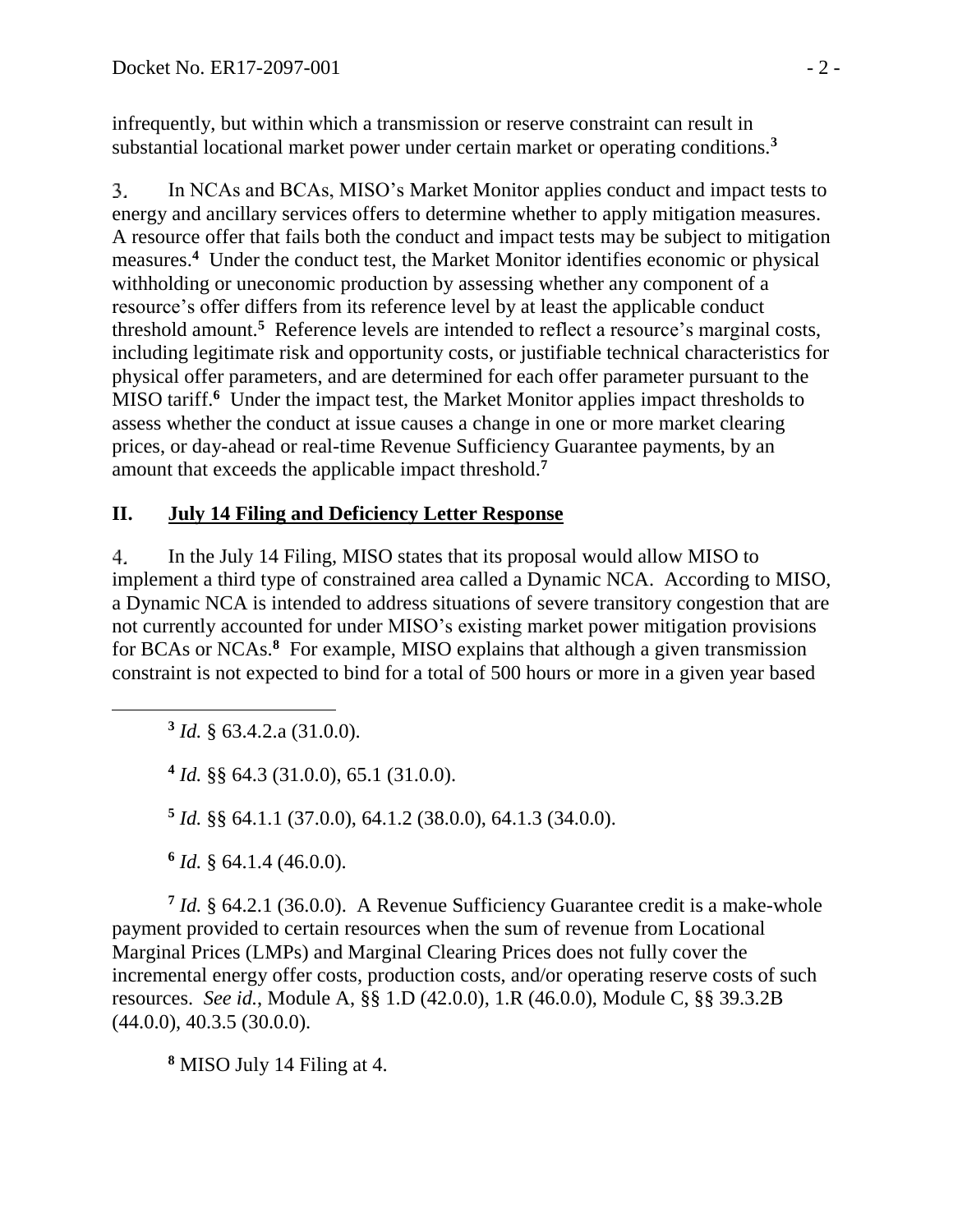on historical data, thus not warranting an NCA designation, that constraint can ultimately bind over shorter periods at a rate that exceeds 500 hours per year (e.g., at a rate greater than approximately 9.6 hours per week). MISO states that its current market power mitigation provisions for NCAs would not be applicable to offers that affect such a constraint, even if the constraint raises significant locational market power concerns. MISO adds that even if a given area is expected to be affected by a constraint that binds in 500 or more hours in a given year, locational market power could still exist and be exercised before an adequate record can be completed to support a filing that establishes an NCA in the area. Similarly, MISO states that Dynamic NCAs are designed to address constraints that are too severe to be addressed by BCA mitigation. **9** MISO's Market Monitor explains that BCA mitigation has more lenient mitigation thresholds, as compared to NCA mitigation, and is effective for addressing only sporadic congestion under normal conditions that can arise on the MISO system. **10**

5. MISO proposes to designate a new Dynamic NCA when: (1) transmission constraints into the electrical area have bound for at least 15 percent of the hours during the last five days, or a transmission and/or generation outage or re-occurring condition that had previously caused a binding transmission constraint during at least 15 percent of the hours during a continuous five day period begins; and (2) the conduct and impact tests have been satisfied by one or more resources in an electrical area affecting the binding transmission constraint.<sup>11</sup> In addition, MISO proposes to terminate a Dynamic NCA designation when: (1) the outages or other conditions causing the binding transmission constraint(s) defining the Dynamic NCA have been resolved; or (2) no mitigation has occurred in the Dynamic NCA during the prior 30 days.**<sup>12</sup>**

6. Under MISO's proposal, to both establish a Dynamic NCA and apply associated mitigation measures in the associated area, MISO would use the applicable conduct and impact thresholds to identify any offers that should be mitigated to that resource's reference level.**<sup>13</sup>** In several instances, MISO proposes to apply existing BCA and/or

**9** *Id.*

 $\overline{a}$ 

**<sup>10</sup>** Patton Affidavit at 4-5.

**<sup>11</sup>** MISO July 14 Filing at 4-5; MISO, FERC Electric Tariff, Module D, § 63.4.1.i (36.0.0).

**<sup>12</sup>** MISO July 14 Filing at 6-7.

**<sup>13</sup>** In the event that a binding transmission constraint defines both an NCA and a Dynamic NCA, MISO proposes that the lower of the applicable conduct or impact thresholds would apply.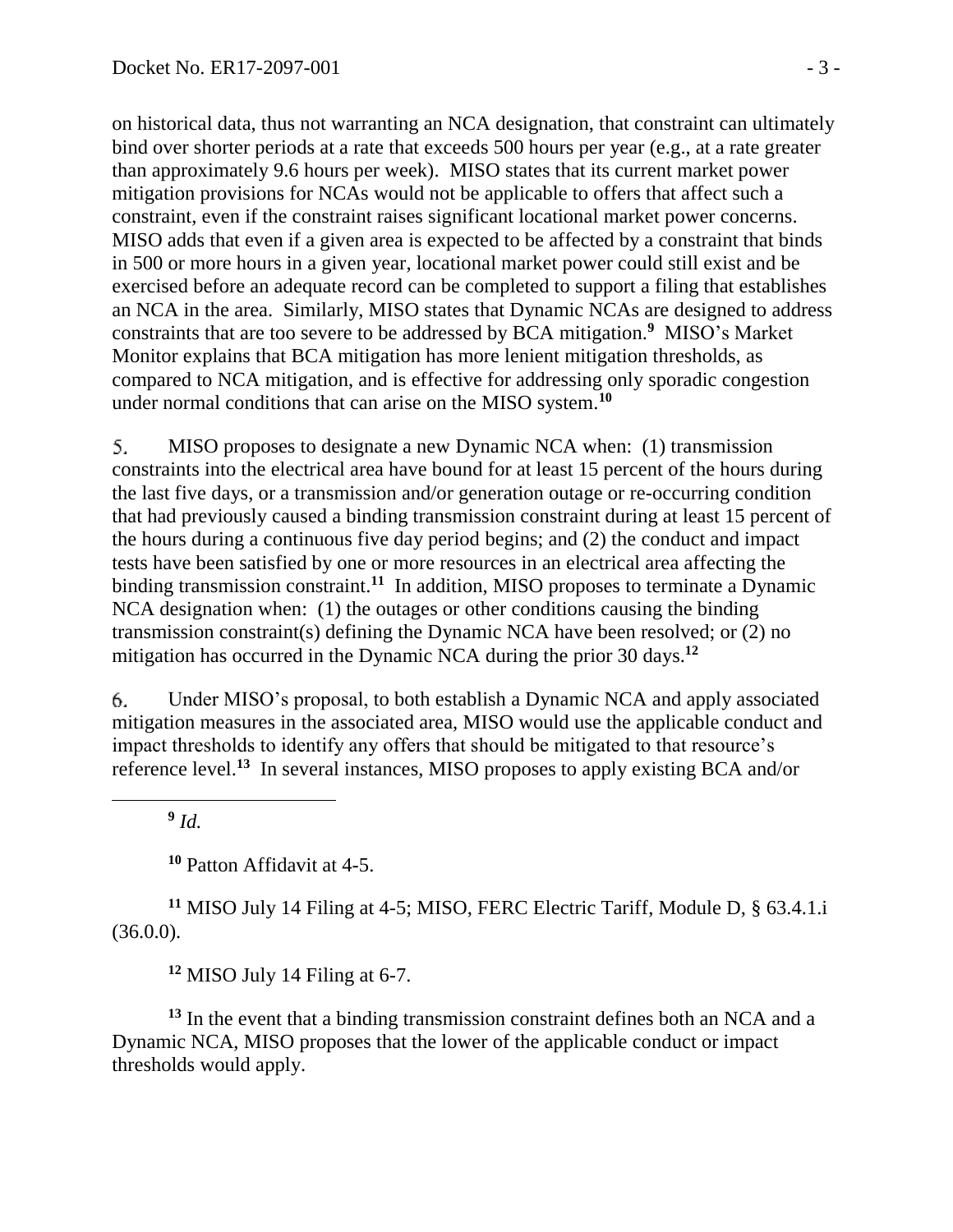NCA thresholds in Dynamic NCAs, including certain existing conduct thresholds for identifying uneconomic production and physical withholding. **<sup>14</sup>** MISO proposes to identify economic withholding in Dynamic NCAs by using the existing NCA conduct thresholds, with the exception of incremental energy and minimum generation offers. In particular, MISO currently applies a formula in NCAs to determine the conduct threshold for identifying economic withholding in energy and minimum generation offers and to determine the impact threshold for identifying a substantial impact on LMPs. **<sup>15</sup>** For the economic withholding conduct test for incremental energy and minimum generation offers in Dynamic NCAs, MISO proposes to apply a \$25/MWh threshold. **<sup>16</sup>** MISO also proposes to apply a \$25/MWh impact threshold to identify a substantial effect on LMPs in Dynamic NCAs.

MISO states that the proposed \$25/MWh Dynamic NCA threshold for identifying 7. economic withholding conduct in incremental energy and minimum generation offers and for identifying LMP impacts is lower than the corresponding BCA conduct and impact thresholds, **<sup>17</sup>** and is at the low range of the current corresponding NCA thresholds, which range from \$25.88/MWh to \$100/MWh.**<sup>18</sup>** MISO asserts that it is reasonable to set the proposed \$25/MWh Dynamic NCA thresholds for identifying certain economic withholding conduct and LMP impacts at the low end of the current corresponding NCA thresholds because a Dynamic NCA is expected to be congested in more than 15 percent of the hours during which it is designated, as compared to the standard used for NCAs, which is approximately 6 percent of hours.<sup>19</sup> MISO further contends that the proposed \$25/MWh Dynamic NCA thresholds are comparable to an existing BCA and NCA

**<sup>14</sup>** *Id.* at 9.

**<sup>15</sup>** This NCA formula divides the annual fixed costs of a new peaking generation per MW by the total number of hours over the prior 12 months in which a binding transmission or reserve zone constraint occurred within the relevant area, not to exceed 2000 hours.

### **<sup>16</sup>** *Id.*

**<sup>17</sup>** In BCAs, energy and minimum generation offers must be at least \$25/MWh and must exceed a resource's reference level by the lower of 300 percent or \$100/MWh to satisfy the conduct test for economic withholding. The impact threshold to determine an impact on LMPs in BCAs is an increase of 200 percent or \$100/MWh. MISO, FERC Electric Tariff, Module D, §§ 64.1.2.a (38.0.0), 64.2.1.b (36.0.0).

**<sup>18</sup>** MISO July 14 Filing at 5.

**<sup>19</sup>** *Id.*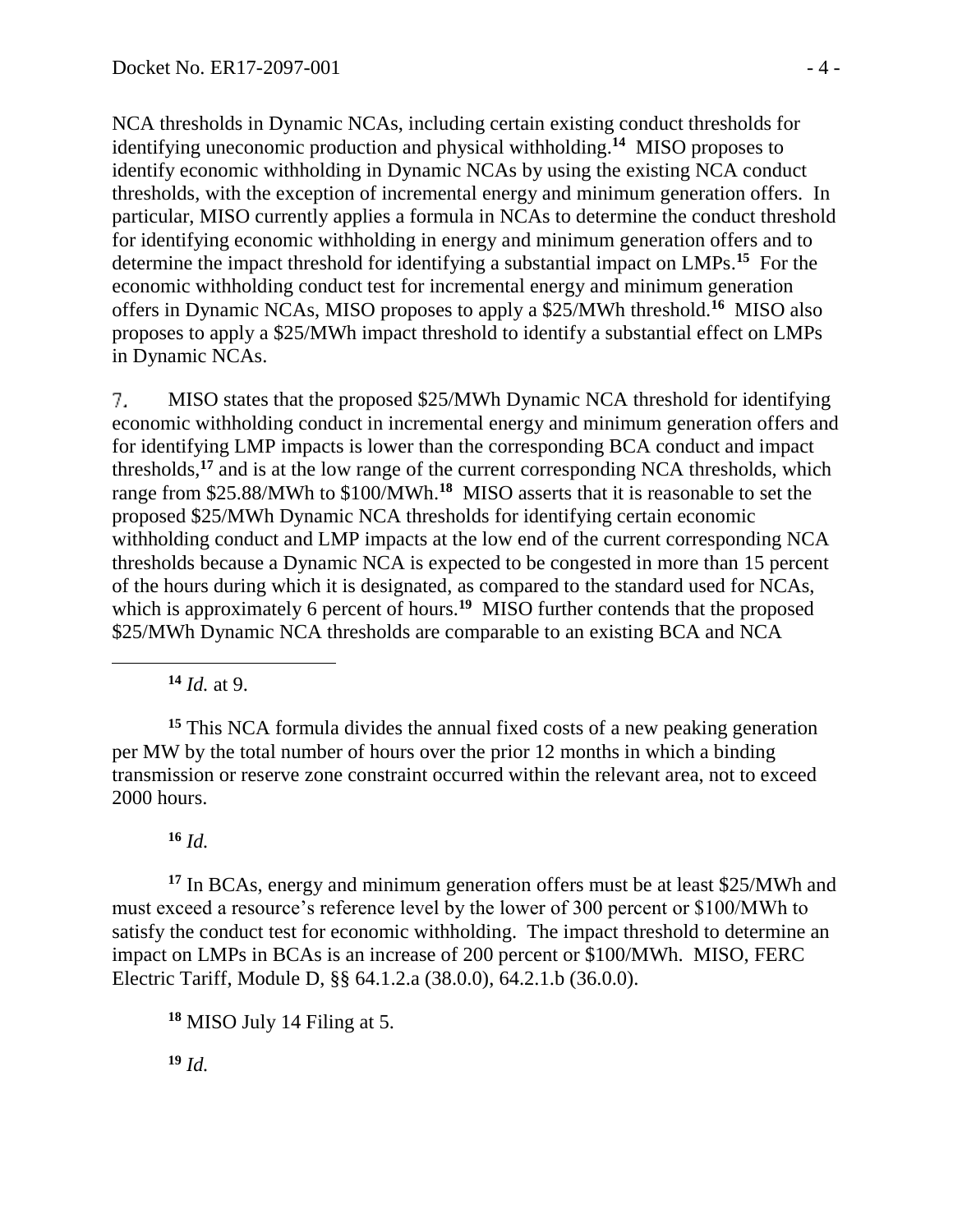threshold for Revenue Sufficiency Guarantee payments,**<sup>20</sup>** and that the Commission has approved \$25/MWh conduct and impact thresholds for similar market power mitigation measures in ISO New England, Inc. (ISO-NE).**<sup>21</sup>**

8. MISO states that when Dynamic NCAs are declared or removed, appropriate notifications will be posted using the existing Automated Mitigation Procedures interfaces on the MISO Portal and/or the MISO Communications System. MISO states that such notifications will identify the transmission constraint and Commercial Pricing Node(s) included in the Dynamic NCA. MISO adds that notifications in the form of XML messages will also be sent to affected market participants if the offers of their generation resources in a Dynamic NCA are mitigated.**<sup>22</sup>**

9. MISO contends that establishing Dynamic NCAs will properly mitigate the risk that resources exercise market power during transitory but significant transmission constraints that are not currently addressed by existing BCA and NCA mitigation measures. MISO provides an analysis from its Market Monitor to support the need for Dynamic NCAs. In this analysis, the Market Monitor applied the proposed Dynamic NCA criteria to real-time energy market outcomes in MISO during 2015 and 2016 and found that 25 Dynamic NCAs would have been declared under MISO's instant proposal. The transmission constraints that would have resulted in 25 Dynamic NCA designations had an average duration of 9 days, average LMP impacts ranging from \$6.50/MWh to \$424/MWh, and maximum LMP impacts ranging from \$105/MWh to \$1,400/MWh.**<sup>23</sup>**

10. On September 6, 2017, Commission staff issued a deficiency letter requesting additional information regarding MISO's proposal, and on October 6, 2017, MISO submitted its response (Deficiency Letter Response). Among other things, MISO's Deficiency Letter Response: (1) clarifies that a Dynamic NCA can be designated in the

**<sup>21</sup>** MISO July 14 Filing at 5.

**<sup>22</sup>** *Id.* at 7.

**<sup>23</sup>** *Id.*

**<sup>20</sup>** In BCAs and NCAs, economic withholding of a resource may warrant mitigation of day-ahead or real-time Revenue Sufficiency Guarantee payments if the generation offer results in an increase in a resource's production costs and operating reserve costs that exceeds the greater of \$25/MWh or 25 percent from the resource's applicable reference levels or if the resource satisfies certain conduct thresholds associated with uneconomic production. MISO proposes that this requirement would also apply in Dynamic NCAs. MISO, FERC Electric Tariff, Module D, § 64.1.2.f  $(40.0.0)$ .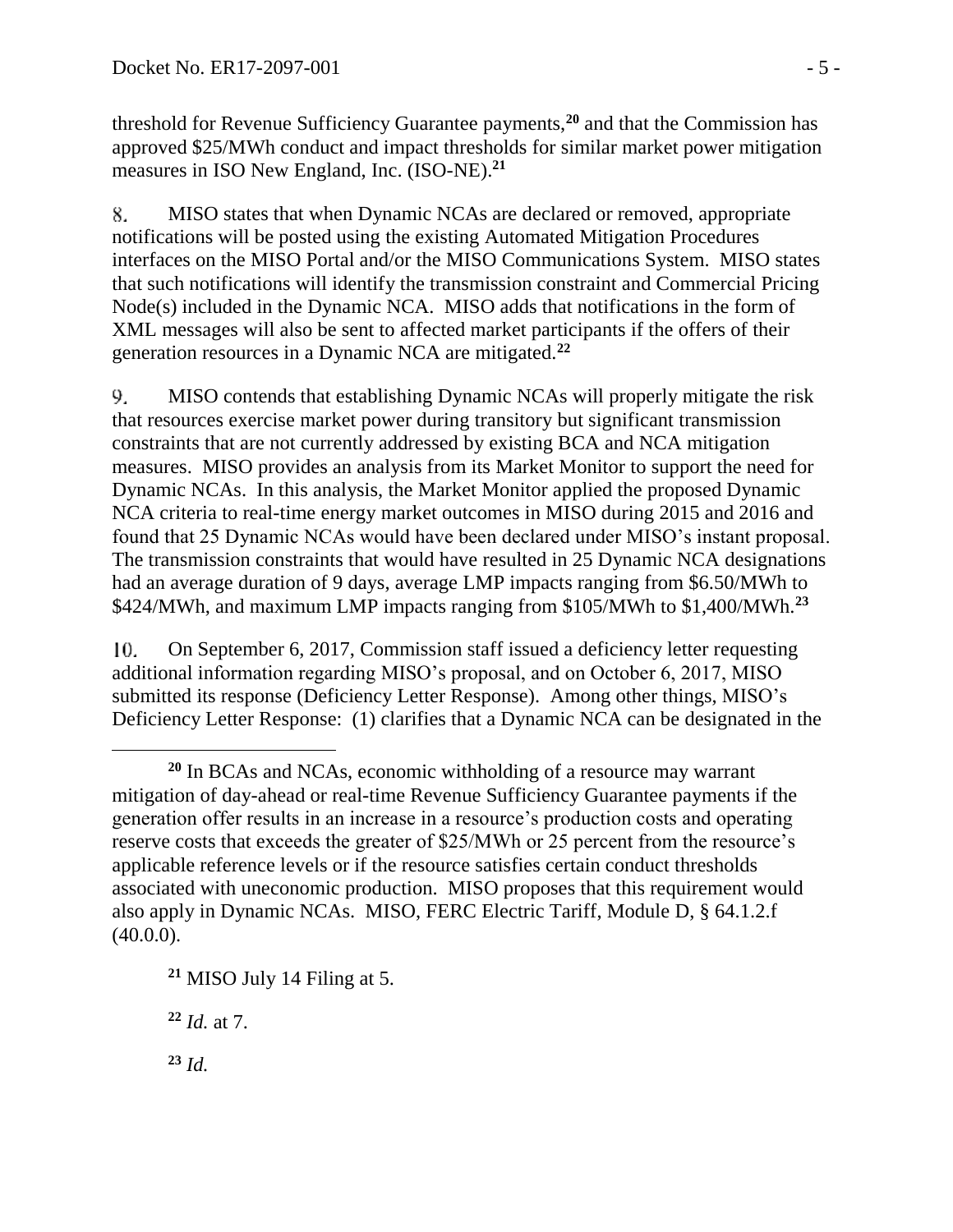same area where a standard NCA already exists; (2) provides a full list of the categories of conduct and the associated conduct and impact thresholds applicable to designating Dynamic NCAs and mitigation; and (3) provides more information on the Market Monitor's procedures for re-designating a previously designated Dynamic NCA. MISO's Deficiency Letter Response also amends its proposed Tariff to remove erroneous or confusing references to internal Tariff provisions and clarifies certain Tariff provisions.**<sup>24</sup>**

MISO requests an amended effective date for the proposed Tariff revisions of  $11.$ January 4, 2018.**<sup>25</sup>**

### **III. Notices and Responsive Pleadings**

 $12.$ Notice of MISO's July 14 Filing was published in the *Federal Register*, 82 Fed. Reg. 33,902 (2017), with interventions and protests due on or before August 4, 2017. NRG Power Marketing LLC and GenOn Energy Management, LLC (NRG Companies); Entergy Services, Inc. (Entergy); **<sup>26</sup>** Xcel Energy Services Inc. (Xcel);**<sup>27</sup>** American Municipal Power, Inc.; Exelon Corporation; Ameren Services Company (Ameren);**<sup>28</sup>** Wisconsin Electric Power Company; and Cooperative Energy filed timely motions to intervene. Midwest Municipal Transmission Group, Great Lakes Utilities, WPPI Energy, Southern Minnesota Municipal Power Agency, Missouri River Energy Services, and Missouri Joint Municipal Electric Utility Commission (collectively, Midwest TDUs) filed a timely motion to intervene and comments. On August 4, 2017, NRG Companies filed comments and a limited protest of MISO's July 14 Filing. On August 22, 2017, MISO filed a motion for leave to answer and answer to NRG Companies' comments and limited protest. On August 25, 2017, Entergy filed a motion for leave to answer and answer to NRG Companies' comments and limited protest.

**<sup>24</sup>** MISO Deficiency Letter Response at 1-14.

**<sup>25</sup>** *Id.* at 13.

**<sup>26</sup>** Entergy filed on behalf of Entergy Arkansas, Inc., Entergy Louisiana, LLC, Entergy Mississippi, Inc., Entergy New Orleans, Inc., and Entergy Texas, Inc.

**<sup>27</sup>** Xcel filed on behalf of Northern States Power Company, a Minnesota corporation, and Northern States Power Company, a Wisconsin corporation.

**<sup>28</sup>** Ameren filed on behalf of Ameren Illinois Company, Ameren Transmission Company of Illinois, and Union Electric Company.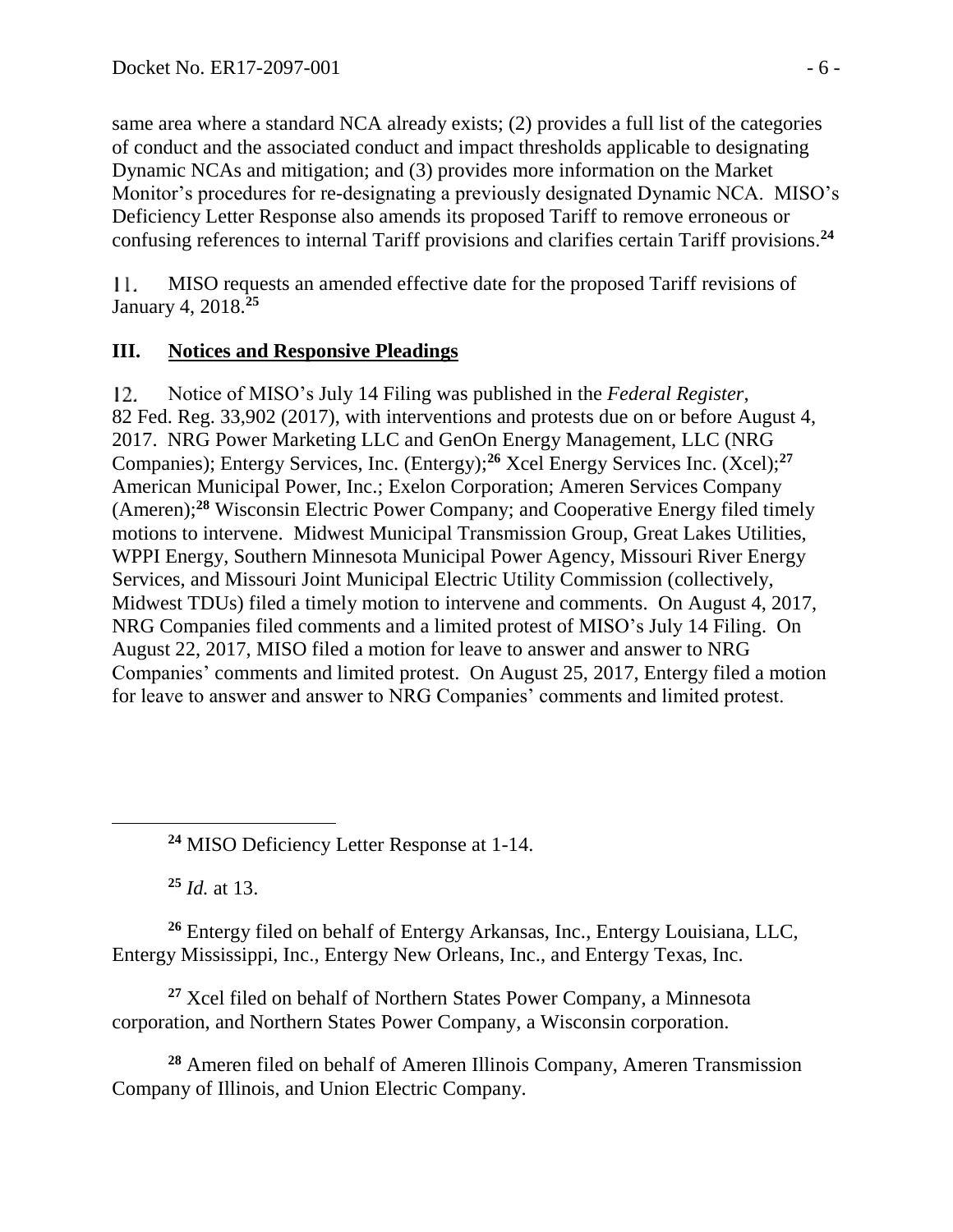Notice of MISO's Deficiency Letter Response was published in the *Federal*  13. *Register*, 82 Fed. Reg. 48,070 (2017), with interventions and protests due on or before October 27, 2017. None was filed.

# **IV. Comments, Protests, and Answers**

Midwest TDUs support the proposal and note that the need for Dynamic NCAs  $14.$ was first identified in the Market Monitor's 2012 State of the Market Report.**<sup>29</sup>** Midwest TDUs assert that the proposed \$25/MWh Dynamic NCA thresholds and process for initiating and terminating Dynamic NCAs are reasonable, well-designed to achieve the focused goal, and are amply justified by MISO and the Market Monitor. Midwest TDUs further state that the proposal addresses a real concern and that MISO has empirically demonstrated that the application of Dynamic NCA mitigation could have mitigated substantial offers in 2015 and 2016. Midwest TDUs contend, therefore, that the proposed Tariff revisions to establish Dynamic NCAs are necessary and appropriate to enable the Commission to fulfill its statutory obligation to protect consumers from excess rates, and that while further mitigation may be warranted in the future to protect against the exercise of market power, MISO's proposal is an important step in the right direction.**<sup>30</sup>**

15. NRG Companies filed comments on MISO's proposal and a limited protest to the \$25/MWh Dynamic NCA thresholds for use in MISO South. NRG Companies argue that the Commission should require MISO to address the underlying cause of congestion in MISO, which NRG Companies attribute to flaws in MISO's outage coordination process. NRG Companies note that, according to MISO, the basis for the designation of the proposed Dynamic NCA is the existence of severe transitory congestion in MISO. However, NRG Companies state that transmission and generation outages are the main cause for congestion across MISO, and a large percentage of the outages causing the congestion are planned outages *pre-approved* by MISO.**<sup>31</sup>** According to NRG Companies, if MISO considered the economic impact of outages in its outage approval process, then congestion and the alleged need for Dynamic NCAs would substantially decrease. NRG Companies argue that MISO does not currently have the ability to deny or postpone planned outages for economic reasons and can only do so for reliability reasons. As a result, NRG Companies claim that MISO's inability to meaningfully review and reschedule outage requests exacerbates congestion in MISO. NRG Companies argue that if the Commission adopts MISO's Dynamic NCA proposal, the

**<sup>30</sup>** *Id.* at 4-6.

**<sup>31</sup>** NRG Companies Protest at 9.

**<sup>29</sup>** Midwest TDUs Comments at 4.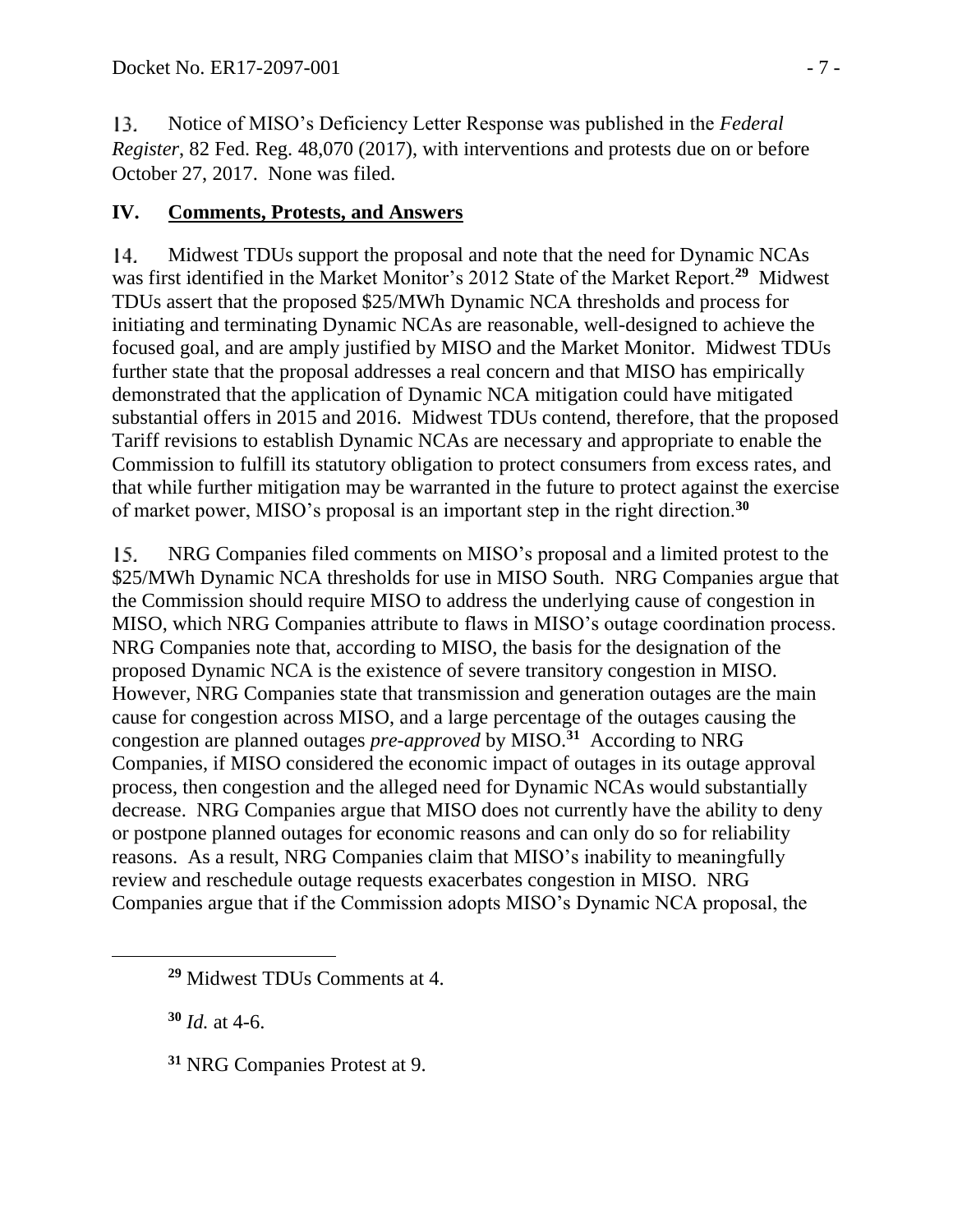Commission should also require MISO to take further steps to address the underlying cause of congestion in MISO. **32**

NRG Companies state that if the Commission is inclined to adopt MISO's 16. proposal, then NRG Companies protest the proposed \$25/MWh conduct and impact thresholds for Dynamic NCAs. **33** According to NRG Companies, MISO's justifications for its proposal fail to take into consideration the significant differences between MISO North<sup>34</sup> and MISO South and fail to recognize that MISO does not operate as one cohesive Independent System Operator (ISO). NRG Companies contend that MISO does not justify the application of \$25/MWh thresholds in Dynamic NCAs in MISO South. NRG Companies assert that while a \$25/MWh threshold is comparable to current conduct and impact thresholds in MISO North NCAs, \$25/MWh is far below the two current MISO South NCA thresholds, which are \$64.49/MWh in the WOTAB NCA and \$100.00/MWh in the AMITE South NCA. **<sup>35</sup>** NRG Companies argue that the NCA thresholds in MISO South are higher than those in MISO North because the NCA thresholds are based off of the number of constrained hours in the NCA and the two MISO South NCAs had a substantially lower number of constrained hours as compared to the MISO North NCAs.<sup>36</sup> NRG Companies state that when NCA mitigation was initially implemented, both MISO and its Market Monitor recognized the importance of establishing NCA thresholds that decline as congestion increases.**<sup>37</sup>** NRG Companies argue that, just as different NCA thresholds reflect the characteristics of their sub-regions, MISO should adopt different Dynamic NCA thresholds for each MISO sub-region (i.e., MISO South and MISO North). **38**

**<sup>32</sup>** *Id.* at 9-11.

**<sup>33</sup>** *Id.* at 2.

 $\overline{a}$ 

**<sup>34</sup>** We interpret "MISO North" as a reference to MISO Midwest, which is the portion of the MISO footprint that excludes MISO South.

**<sup>35</sup>** *Id.* at 11-12.

**<sup>36</sup>** *Id.* at 12.

**<sup>37</sup>** *Id.* at 13 (citing Midwest Indep. Transmission System Operator, Inc. and Indep. Market Monitor Dr. David B. Patton, Joint Filing of the Midwest ISO Market Mitigation Measures, Docket No. ER03-323-000, at 14 (filed Dec. 2002)).

**<sup>38</sup>** *Id.*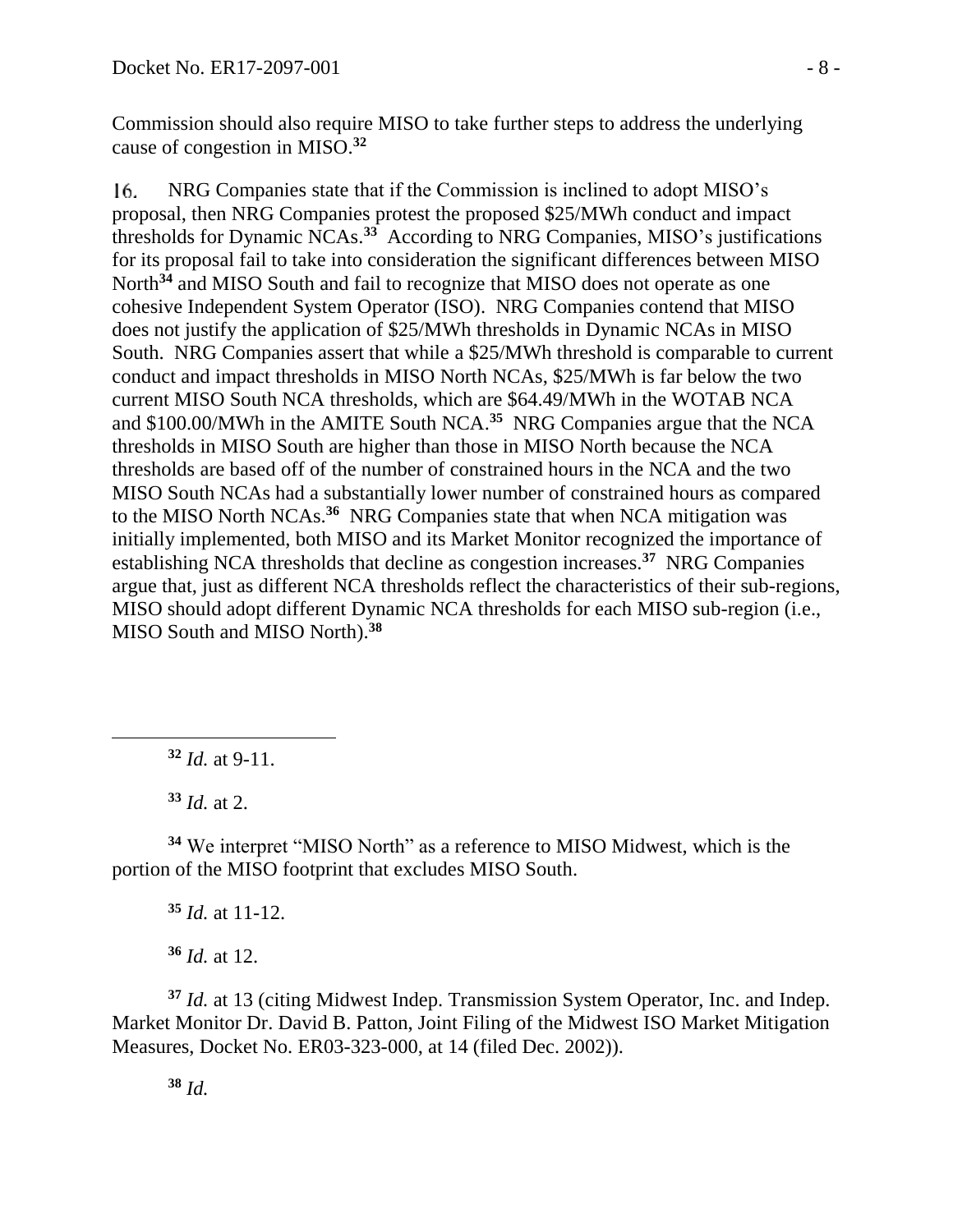17. NRG Companies further argue that MISO's attempt to justify the proposed \$25/MWh Dynamic NCA thresholds by comparing them to other markets is unsupported.**<sup>39</sup>** NRG Companies explain that while ISO-NE and the New York Independent System Operator, Inc. (NYISO) may have similar mitigation thresholds to MISO, ISO-NE and NYISO: (1) do not have the same congestion issues as MISO; and (2) operate as unified markets, while MISO does not. NRG Companies state that the value of MISO's real-time congestion in 2016 was \$1.4 billion,**<sup>40</sup>** as compared to \$529 million of real-time congestion in NYISO in 2016**<sup>41</sup>** and \$38.9 million of both realtime and day-ahead congestion in ISO-NE in 2016.**<sup>42</sup>** NRG Companies argue that a review of the substantial litigation over the MISO North/MISO South constraint indicates that MISO does not operate as a cohesive ISO. According to NRG Companies, MISO cannot merely point to the thresholds in strikingly different ISOs and suggest that it is sufficient justification to support the same thresholds in MISO North and MISO South. **43**

Lastly, NRG Companies argue that placing unduly low thresholds on MISO South 18. regions without justification may prevent generators from recovering their actual costs on a highly congested system. NRG Companies state that the Commission recognized the importance of not over-mitigating resource offers when it first accepted the formula MISO uses to calculate the thresholds used in NCAs.**<sup>44</sup>** Specifically, NRG Companies argue that the Commission rejected arguments to lower the NCA thresholds, finding that the proposed (now current) calculation of the NCA thresholds provided "a careful balance between the need to mitigate market power and to provide an efficient incentive to invest."<sup>45</sup> NRG Companies argue that the \$25/MWh thresholds MISO proposes to use

**<sup>39</sup>** *Id.*

 $\overline{a}$ 

**<sup>40</sup>** *Id.* (citing MISO Independent Market Monitor, MISO Board Markets Committee, *Summary of 2016 MISO State of the Market Report* at 6 (July 20, 2017)).

**<sup>41</sup>** *Id.* at 13-14 (citing Market Monitoring Unit for the New York ISO, *2016 State of the Market Report for the New York ISO Markets* at 20 (May 2017)).

**<sup>42</sup>** *Id.* at 14 (citing ISO New England Inc. Internal Market Monitor, *ISO New England's Internal Market Monitor 2016 Annual Markets Report* at 90 (May 30, 2017)).

**<sup>43</sup>** *Id.*

**<sup>44</sup>** *Id.* (citing *Midwest Indep. Transmission Sys. Operator, Inc*., 108 FERC ¶ 61,163, at P 316 (2004) (TEMT II Order) (internal citations omitted)).

**<sup>45</sup>** *Id.* (citing TEMT II Order, 108 FERC ¶ 61,163 at P 317 (internal citations omitted)).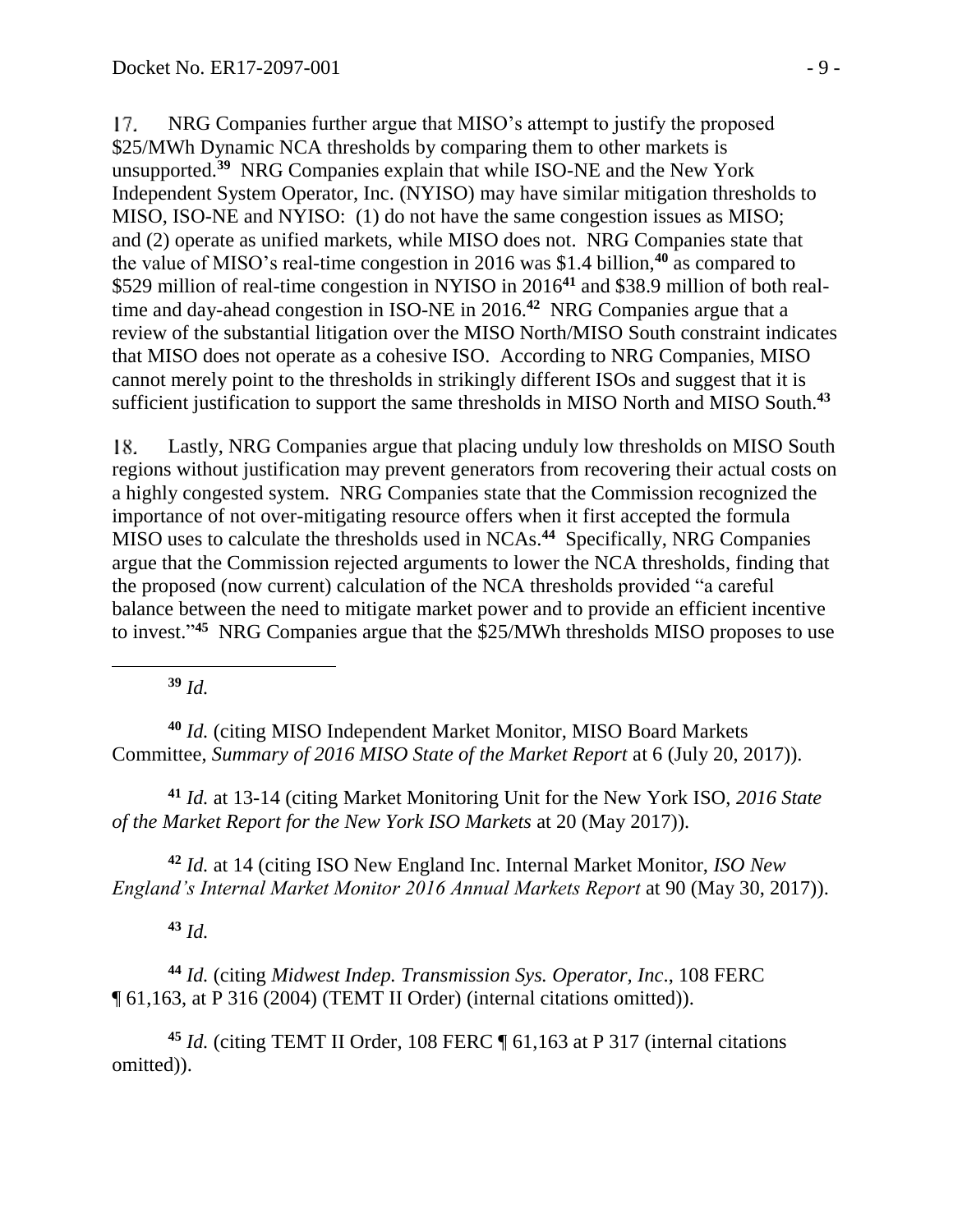for Dynamic NCAs in both MISO North and MISO South fail to account for the significant differences between these sub-regions and may not allow suppliers to recover the costs that are incurred to relieve binding constraints.**<sup>46</sup>**

19. In its answer to NRG Companies' protest, MISO argues that the cause of transitory congestion in MISO's system is irrelevant and that the Dynamic NCA proposal is intended to recognize and remedy the substantial market power that can be exercised in periods with severe and transitory congestion. As such, MISO contends that NRG Companies' argument about the root causes of transmission congestion in MISO do not provide a basis for rejecting the Dynamic NCA proposal. **47** MISO adds that even if the Commission were to agree with NRG Companies and require MISO to address the underlying causes of congestion on MISO's system, the Commission should still accept the proposal because the exercise of market power, which could be substantial, should be mitigated regardless of its underlying cause.**<sup>48</sup>** MISO contends that the Market Monitor supports MISO's proposal and regards it as complementary to the efforts to address congestion and market power. MISO states that although it continually seeks ways to reduce congestion, these efforts do not remove the need to effectively mitigate local market power. MISO asserts that the Commission should accept the Dynamic NCA proposal because it would enable MISO and the Market Monitor to effectively detect, prevent, and mitigate market power that results from constraints that are not yet accounted for under current Tariff provisions for BCAs and NCAs. **49**

20. Regarding NRG Companies' protest of the proposed level for certain Dynamic NCA conduct and impact thresholds (i.e., \$25/MWh), MISO asserts that \$25/MWh is supported by both reason and precedent. MISO states that the \$25/MWh figure was not derived from the formula approved for NCAs because it is not possible to use such a formula for transitory congestion. However, MISO contends that the proposed \$25/MWh level is comparable with the conduct and impact threshold used in MISO's more chronically constrained NCAs. **50**

In its answer to NRG Companies' protest, Entergy disputes NRG Companies' 21. assertion that MISO has failed to integrate into one cohesive market, arguing that MISO

- **<sup>47</sup>** MISO Answer at 3.
- **<sup>48</sup>** *Id.* at 4.

 $\overline{a}$ 

- **<sup>49</sup>** *Id.* at 4-5.
- **<sup>50</sup>** *Id.* at 5-6.

**<sup>46</sup>** *Id.* at 14-15.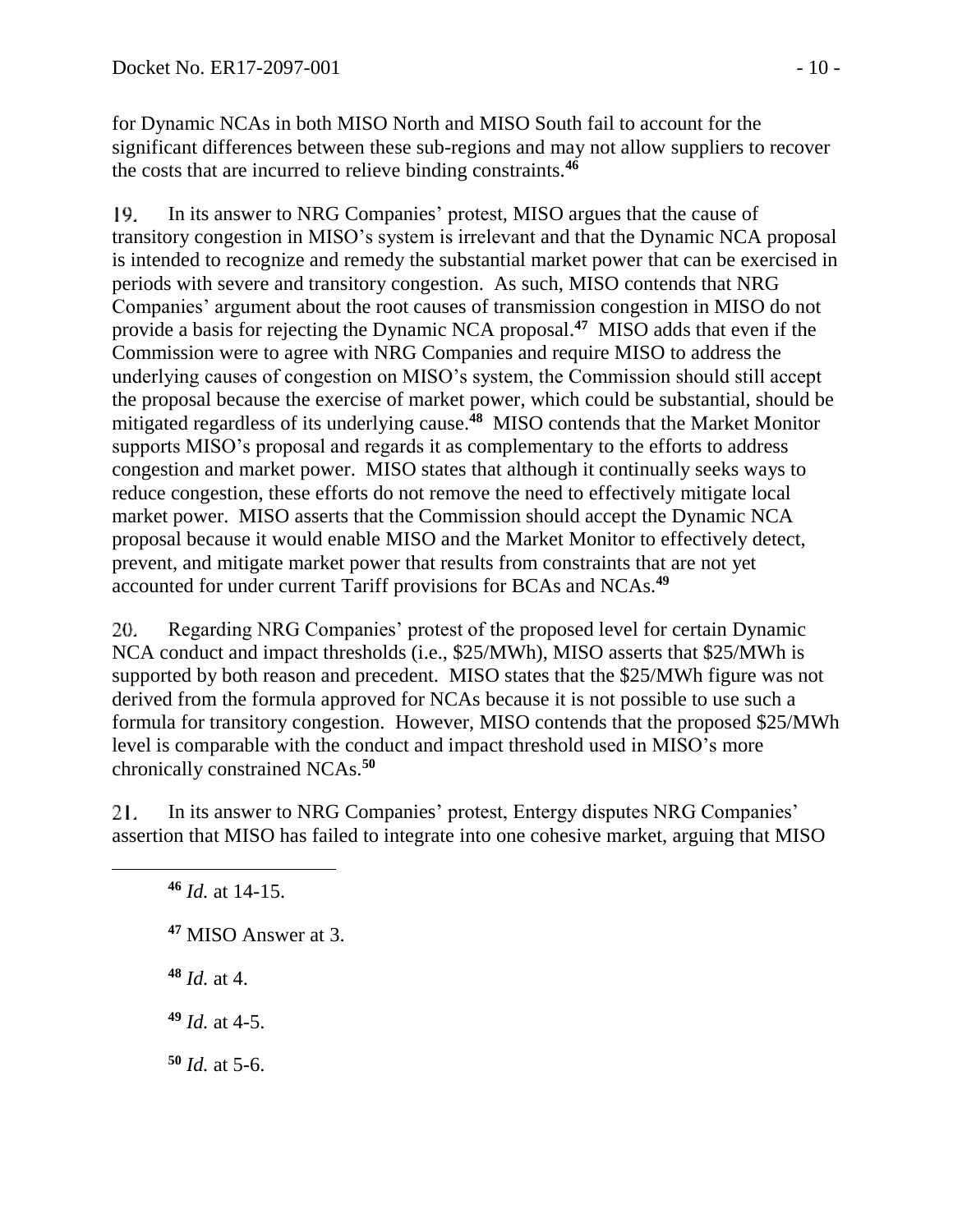operates as a single energy and ancillary services market across its entire footprint.**<sup>51</sup>** Entergy argues that the presence of congestion does not indicate that the MISO market is inefficient or not fully integrated. Entergy states that to meet its regional planning obligations, MISO compares congestion costs with the costs of new transmission facilities to determine whether to build such facilities, and if the costs of a new transmission facility exceed the cost of congestion, then the efficient result is to incorporate the congestion into market clearing prices and not build the facility.**<sup>52</sup>**

22. Entergy argues that NRG Companies fail to demonstrate why MISO's alleged lack of a single cohesive market means that MISO must propose tariff changes that give it authority to revoke, for economic reasons, permission for planned generation and transmission outages. Entergy contends that there is no connection between the presence or absence of one cohesive market and MISO's coordination of planned generation and transmission outages.**<sup>53</sup>**

23. Entergy disputes NRG Companies' argument that MISO South is extremely congested, noting that MISO South congestion is consistently less than one-third of MISO's total congestion. Entergy also contends that NRG Companies' comparisons to congestion levels in ISO-NE and NYISO are not apt because MISO is geographically much larger and serves three times the load served by either of those markets. **54**

24. Entergy argues that NRG Companies have no authority to make a proposal to change the MISO Tariff. Entergy states that only MISO or other entities with FPA section 205 filing rights can propose changes to its Tariff. Entergy contends that NRG Companies must meet the burden under section 206 of the FPA to show that the existing provisions related to transmission and generation outage scheduling are unjust and unreasonable. Further, Entergy asserts that the Commission has held that a protest in a section 205 proceeding does not expand the scope of the proceeding nor can it convert a section 205 filing to a section 206 complaint.**<sup>55</sup>**

 $\overline{a}$ 

**<sup>53</sup>** *Id.* at 8-9.

**<sup>54</sup>** *Id.* at 9.

**<sup>55</sup>** *Id.* at 9-10 (citing *Southern Co. Servs., Inc.*, 116 FERC ¶ 61,070, at P 26 (2006)).

**<sup>51</sup>** Entergy Answer at 3-4.

**<sup>52</sup>** *Id.* at 4-5.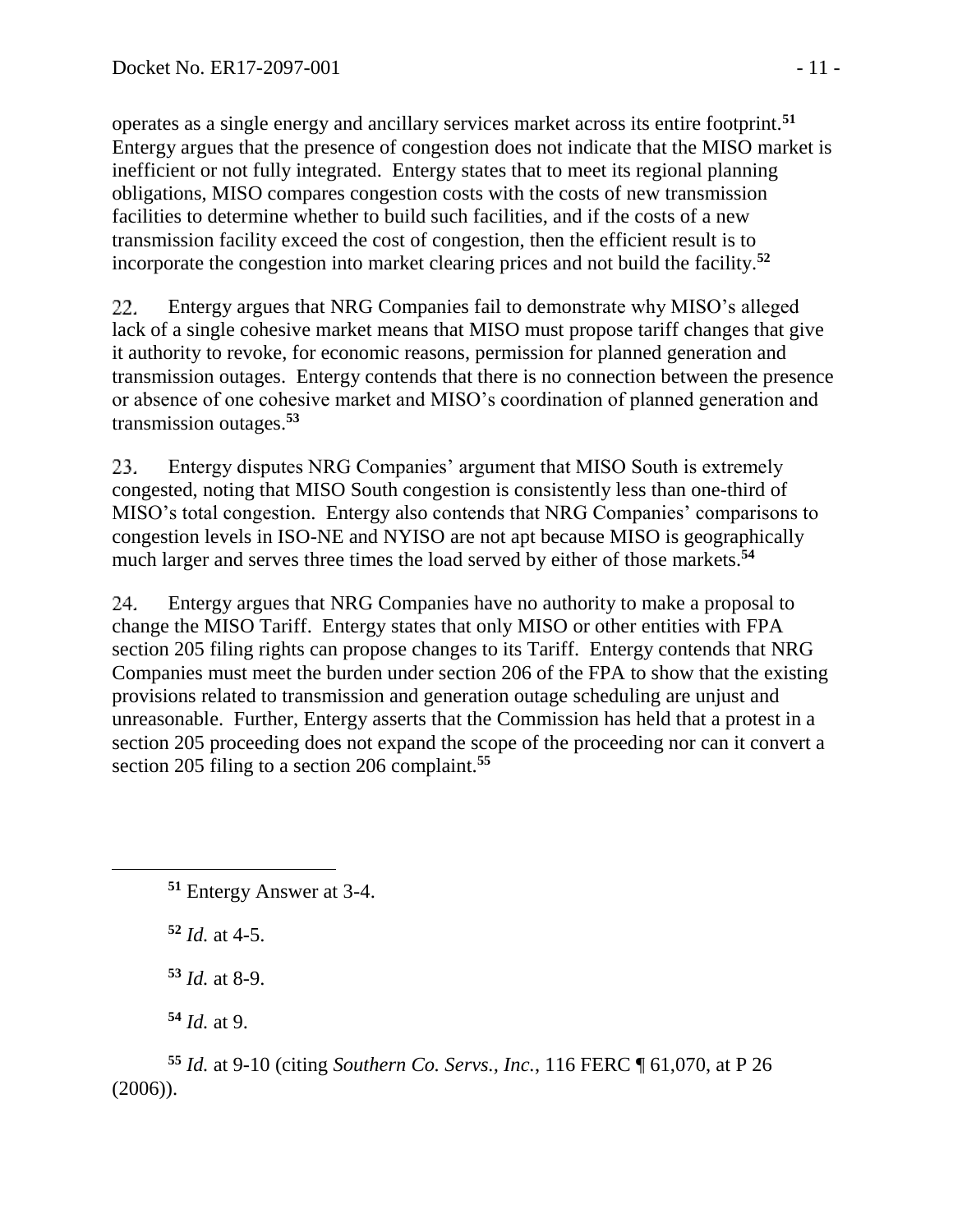25. Finally, Entergy asserts that there is no record to support a change to MISO's outage coordination authority and disputes NRG Companies' argument that "[t]ransmission and generation outages are the main cause for the high congestion across MISO."**<sup>56</sup>** Entergy argues that planned outages are one of the many causes of congestion, noting that the Commission has a pending complaint by the Market Monitor regarding congestion associated with MISO resources that are pseudo-tied with PJM Interconnection, L.L.C.<sup>57</sup> Entergy states that any Commission action to address congestion in MISO should focus on this pending complaint, which Entergy states was filed pursuant to proper Commission procedures. **58**

# **V. Discussion**

# **A. Procedural Matters**

26. Pursuant to Rule 214 of the Commission's Rules of Practice and Procedure, 18 C.F.R. § 385.214 (2017), the timely, unopposed motions to intervene serve to make the entities that filed them parties to this proceeding.

27. Rule 213(a)(2) of the Commission's Rules of Practice and Procedure, 18 C.F.R. § 385.213(a)(2) (2017), prohibits an answer to a protest unless otherwise ordered by the decisional authority. We will accept the answers because they have provided information that assisted us in our decision-making process.

# **B. Substantive Matters**

We find MISO's proposal to be just and reasonable and accept MISO's proposed 28. Tariff revisions, effective January 4, 2018, as requested. Establishing Dynamic NCAs will improve MISO's current market power mitigation procedures by providing an additional means to limit the exercise of market power during periods of transient but severe congestion. As the Market Monitor explains, severe congestion associated with transitory transmission constraints in locations outside of existing NCAs may provide opportunities for the exercise of market power that the market power mitigation thresholds applicable within BCAs were not designed to address. MISO's Dynamic NCA proposal will strengthen its existing market power mitigation measures and ensure

**<sup>56</sup>** *Id.* at 10 (citing NRG Companies Protest at 9).

**<sup>57</sup>** *Id.* at 11 (citing Potomac Economics, Ltd, Complaint, Docket No. EL17-62-000 (filed Apr. 5, 2017)).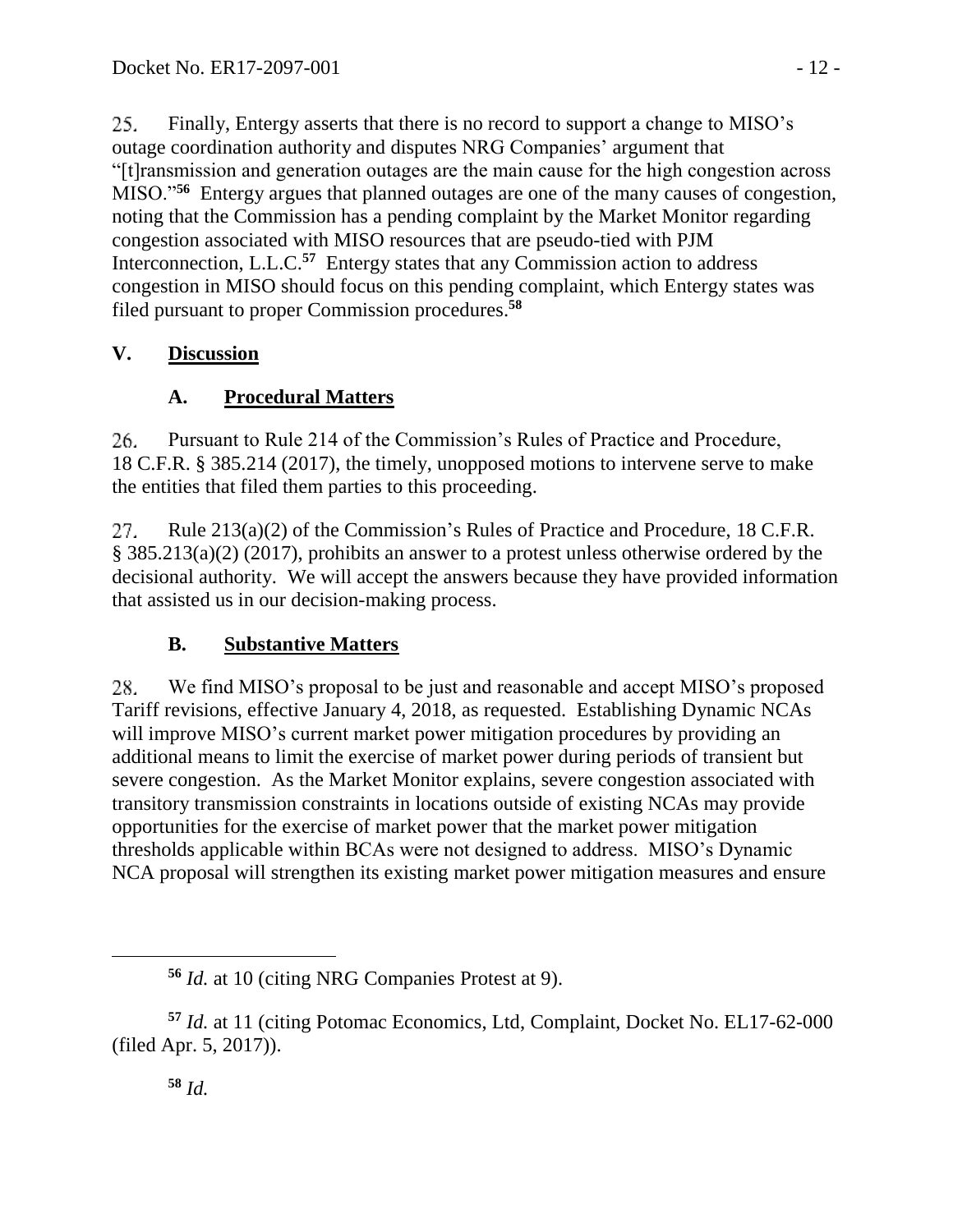that the potential exercise of market power during such transitory conditions is properly mitigated.**<sup>59</sup>**

We find NRG Companies' argument that MISO should modify its generation and 29. transmission outage coordination process to address a potential underlying cause of transitory congestion in the MISO region to be outside the scope of this proceeding. MISO's proposal focuses on preventing resources from exercising market power due to certain transitory conditions in the MISO region, not the underlying causes of those conditions or potential modifications to MISO's outage coordination process. If NRG Companies believe that MISO's Tariff is unjust and unreasonable with respect to MISO's process for approving planned outages, they may raise this issue in the MISO stakeholder process and/or file a complaint with the Commission pursuant to section 206 of the FPA.

We reject NRG Companies' argument that the proposed \$25/MWh Dynamic NCA 30. thresholds for identifying economic withholding conduct in incremental energy and minimum generation offers and for identifying LMP impacts are not just and reasonable because of differences between MISO Midwest and MISO South. NRG Companies' arguments regarding the cohesiveness of MISO as a whole is not germane to this proceeding; rather, MISO's proposal focuses on mitigating market power that may arise due to transitory congestion. NRG Companies do not demonstrate how distinctions between MISO Midwest and MISO South could manifest as lower market power risks within Dynamic NCAs in MISO South or otherwise necessitate the application of higher Dynamic NCA mitigation thresholds in MISO South. Although NRG Companies argue that the proposed thresholds are too low for MISO South, these thresholds still enable a resource to submit incremental energy and minimum generation offers that exceed its applicable reference level by up to \$25/MWh, and to impact LMPs by up to \$25/MWh. We do not find that these \$25/MWh conduct and impact thresholds are unreasonably low in a competitive market where resources are expected to submit offers equal to their short-run marginal costs. Further, as MISO maintains, the proposed \$25/MWh thresholds are justified because they are comparable to the current thresholds in MISO's most chronically-constrained NCAs, and MISO's Market Monitor expects Dynamic NCAs to exhibit severe and chronic congestion during periods when they are designated. **60** Accordingly, we find that the proposed Dynamic NCA thresholds are just and reasonable.

**<sup>59</sup>** Patton Affidavit at 3, 5-6.

 $\overline{a}$ 

**<sup>60</sup>** *Id.* at 10. The Market Monitor notes that the Dynamic NCA designation requirement that transmission constraints must have bound for at least 15 percent of the hours during a five-day period is equivalent to a rate of 1,300 hours per year, which is more than twice the minimum annual rate of 500 hours per year required for designating an NCA. *Id.*